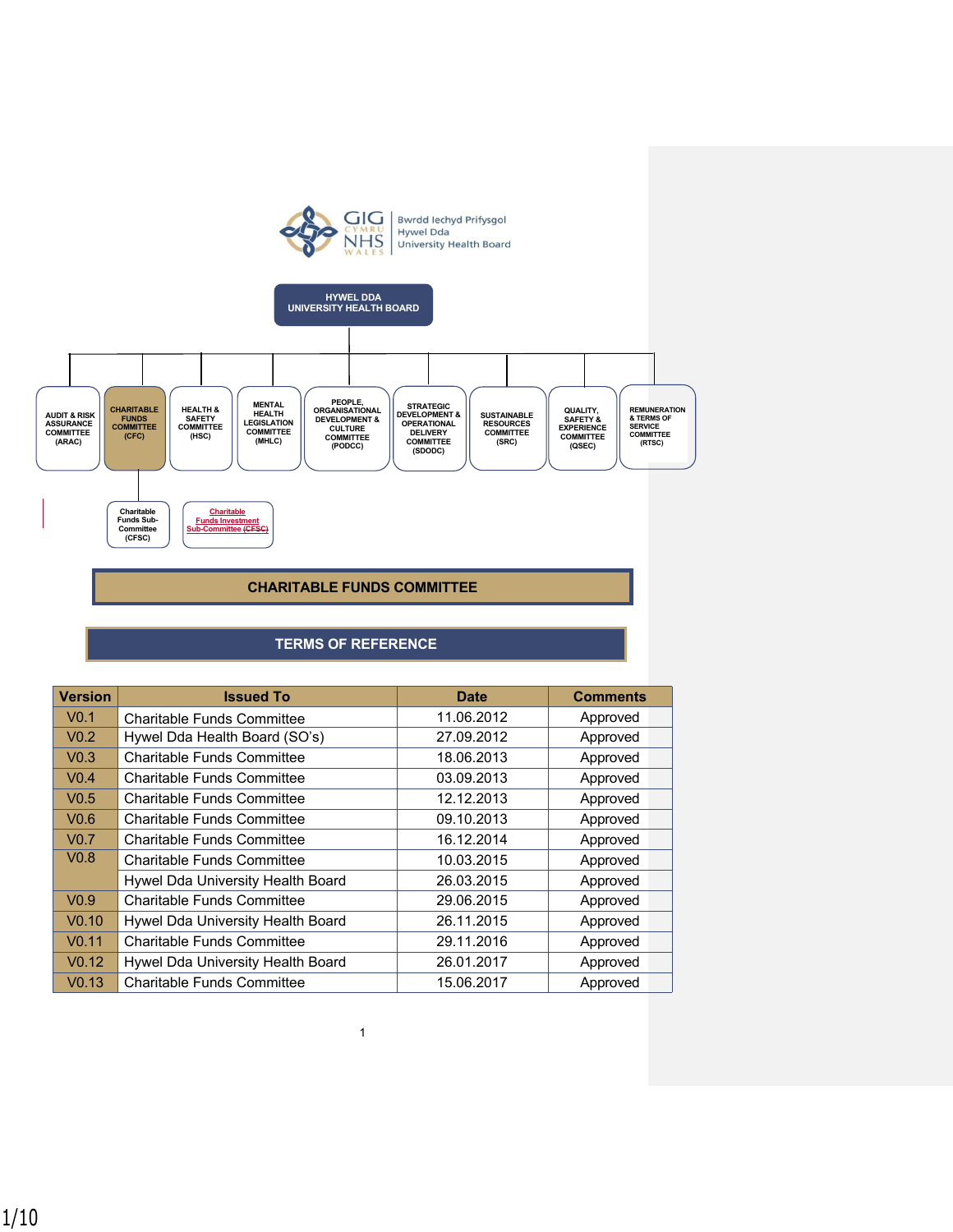| V <sub>0.14</sub> | Charitable Funds Committee        | 15.03.2018 | Approved |
|-------------------|-----------------------------------|------------|----------|
| V <sub>0.15</sub> | Hywel Dda University Health Board | 29.03.2018 | Approved |
| V <sub>0.16</sub> | Charitable Funds Committee        | 14.03.2019 | Approved |
| V <sub>0.16</sub> | Hywel Dda University Health Board | 30.05.2019 | Approved |
| V <sub>0.17</sub> | Charitable Funds Committee        | 17.03.2020 | Approved |
| V <sub>0.18</sub> | Hywel Dda University Health Board | 26.03.2020 | Approved |
| V <sub>0.19</sub> | Charitable Funds Committee        | 30.11.2020 | Approved |
| V <sub>0.20</sub> | Hywel Dda University Health Board | 28.01.2021 | Approved |
| V <sub>0.21</sub> | Hywel Dda University Health Board | 29.07.2021 | Approved |
|                   |                                   |            |          |

# **CHARITABLE FUNDS COMMITTEE**

### **1. Introduction**

- 1.1 The Hywel Dda University Local Health Board's standing orders provide that "*The Board may and, where directed by the Welsh Government must, appoint Committees of the UHB either to undertake specific functions on the Board's behalf or to provide advice and assurance to the Board in the exercise of its functions. The Board's commitment to openness and transparency in the conduct of all its business extends equally to the work carried out on its behalf by committees*".
- 1.2 In accordance with the Standing Orders (and the UHB's Scheme of Delegation), the Board has nominated a Committee to be known as the Charitable Funds Committee (the Committee). The detailed terms of reference and operating arrangements set by the Board in respect of this Committee are set out below.
- 1.3

# **2. Constitution**

- 2.1 Hywel Dda University Local Health Board was appointed as corporate trustee of the charitable funds by virtue of Statutory Instrument 2009 No. 778 (W.66) and that its Board serves as its agent in the administration of the charitable funds held by the UHB.
- 2.2 The Committee has been established as a Committee of the Hywel Dda University Local Health Board (HDdUHB) and constituted from 22<sup>nd</sup> July 2010.

**Commented [NL(DU-HoH1]:** Numbering 1.3 below to be removed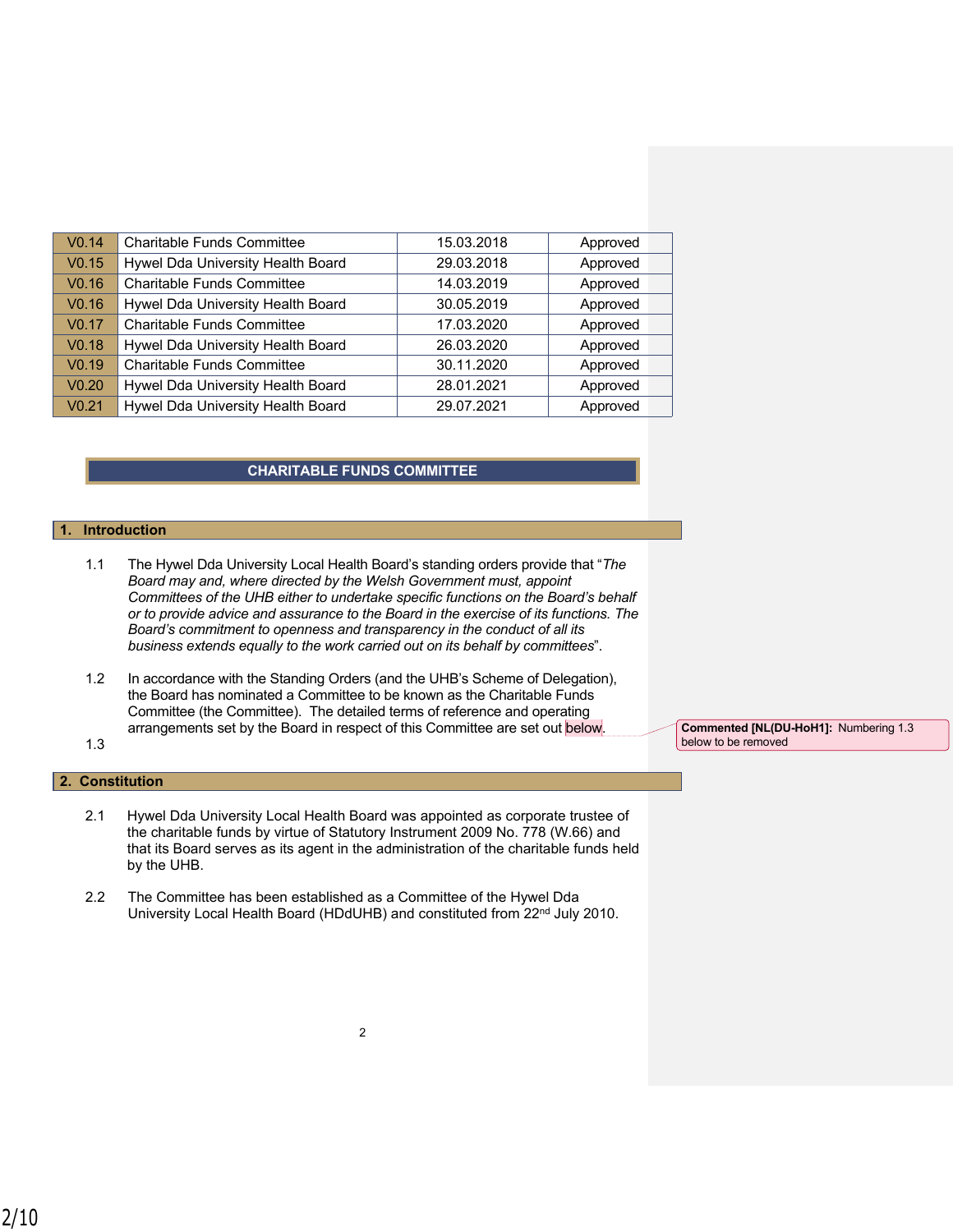#### **3. Purpose**

The purpose of the Charitable Funds Committee is:

- 3.1 To make and monitor arrangements for the control and management of the Board's Charitable Funds, within the budget, priorities and spending criteria determined by the Board and consistent with the legislative framework.
- 3.2 To provide assurance to the Board in its role as corporate trustees of the charitable funds held and administered by the Health Board.
- 3.3 To receive an assurance on delivery against relevant Planning Objectives aligned to the Committee (see Appendix 1), in accordance with Board approved timescales, as set out in HDdUHB's Annual Plan.
- 3.4 To agree issues to be escalated to the Board with recommendations for action.

The Charitable Funds Committee shall:

- 4.1 Within the budget, priorities and spending criteria determined by the UHB as corporate trustee, and consistent with the requirements of the Charities Act 2011 (or any modification of these acts), to apply the charitable funds in accordance with its respective governing documents.
- 4.2 To devise, implement and approve appropriate procedures and policies to ensure that fundraising and accounting systems are robust, donations are received and coded as instructed and that all expenditure is reasonable, clinically and ethically appropriate.
- 4.3 To ensure that the UHB policies and procedures for charitable funds investments are followed.
- 4.4 In addition, to make decisions involving the sound investment of charitable funds in a way that both preserves their value and produces a proper return consistent with prudent investment and ensuring compliance with: 4.4.1 Trustee Act 2000 4.4.2 The Charities Act 2011 4.4.3 Terms of the fund's governing documents
- 4.5 To receive at least twice a year reports for ratification from the Executive Director of Finance, and investment decisions and action taken through delegated powers upon the advice of the UHB's investment adviser.

**4. Key Responsibilities Commented [NL(DU-HoH2]:** Suggest re-ordering this section to have all investment related responsibilities listed together. This would be items 4.3, 4.4, 4.5, 4.10, 4.11, 4.14, 4.16, 4.17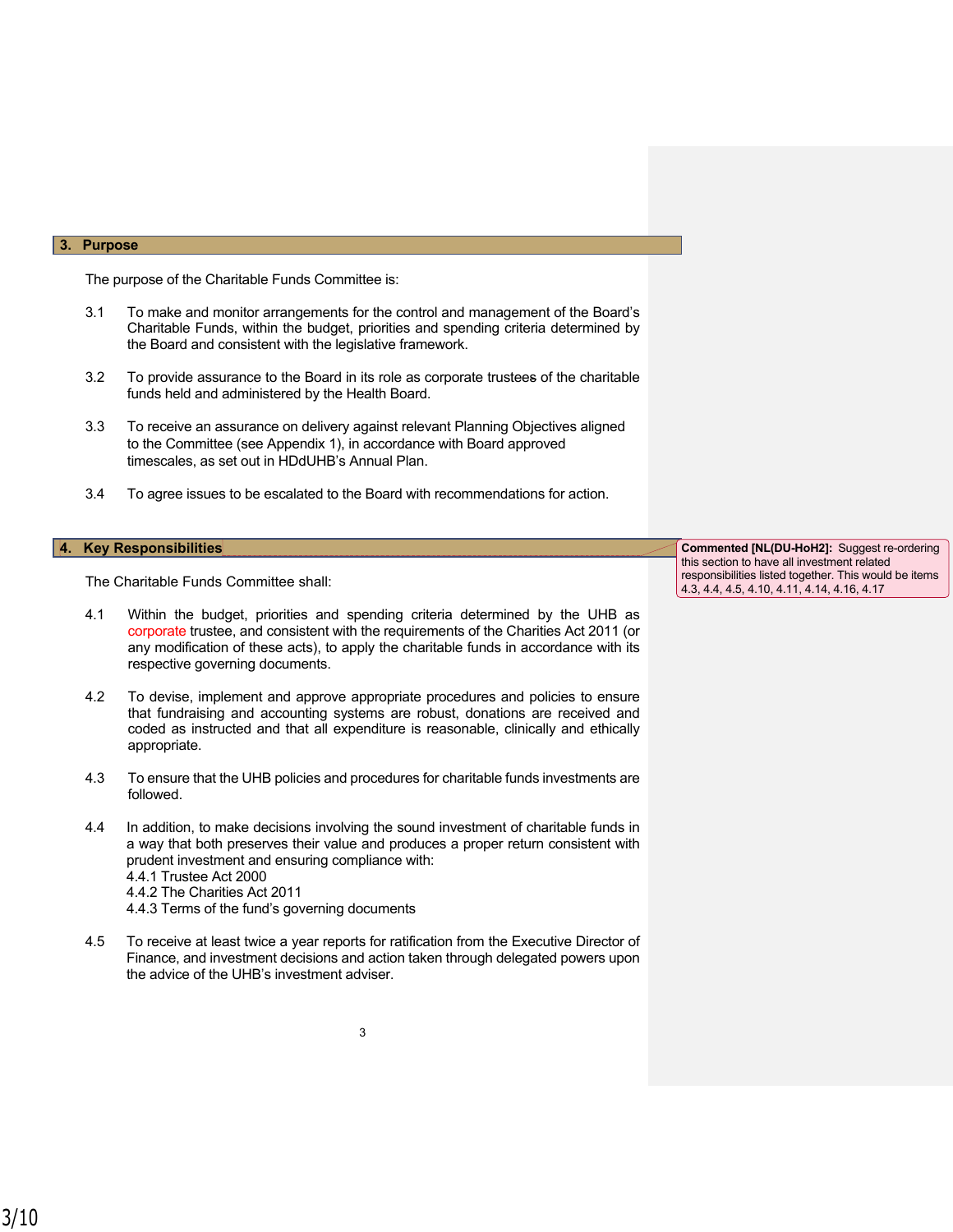- 4.6 To oversee and monitor the functions performed by the Executive Director of Finance as defined in the UHB's Standing Financial Instructions.
- 4.7 To monitor the progress of Charitable Appeal Funds fundraising appeals where these are in place and considered to be material.
- 4.8 Seek assurance on delivery against Planning Objectives aligned to the Committee, considering and scrutinising the programmes and processes that are developed and implemented, supporting and endorsing these as appropriate (PO 2E).
- 4.9 To monitor and review the UHB's scheme of delegation for Charitable Funds expenditure and to set and reflect in Financial Procedures the approved delegated limits for expenditure from Charitable Funds.
- 4.10 Overseeing the day to day management of the investments of the charitable funds in accordance with the investment strategy set down from time to time by the Corporate Trustees, and in accordance with the requirements of the UHB's Standing Financial Instructions.
- 4.11 The appointment of an Investment Manager (where appropriate) to advise it on investment matters and the delegation of day-to-day management of some or all of the investments to that Investment Manager. The Investment Manager, if appointed, must actively manage the charitable fund on behalf of the Corporate Trustees. In exercising this power, the Committee must ensure that:
	- 4.11.1 The scope of the power delegated is clearly set out in writing and communicated with the person or persons who will exercise it;
	- 4.11.2 There are in place adequate internal controls and procedures which will ensure that the power is being exercised properly and prudently;
	- 4.11.3 The performance of the person or persons exercising the delegated power is regularly reviewed;
	- 4.11.4 Where an investment manager is appointed, that the person is regulated under the Financial Services Act 1986;
	- 4.11.5 Acquisitions or disposal of a material nature outside the terms of agreement must always have written authority of the Committee or the Chair of the Committee in conjunction with the Executive Director of Finance.
- 4.12 Ensuring that the banking arrangements for the charitable funds should be kept entirely distinct from the UHB's NHS funds.
- 4.13 Ensuring that arrangements are in place to maintain current account balances at minimum operational levels consistent with meeting expenditure obligations, the balance of funds being invested in interest bearing deposit accounts.
- 4.14 The amount to be invested or redeemed from the sale of investments shall have regard to the requirements for immediate and future expenditure commitments.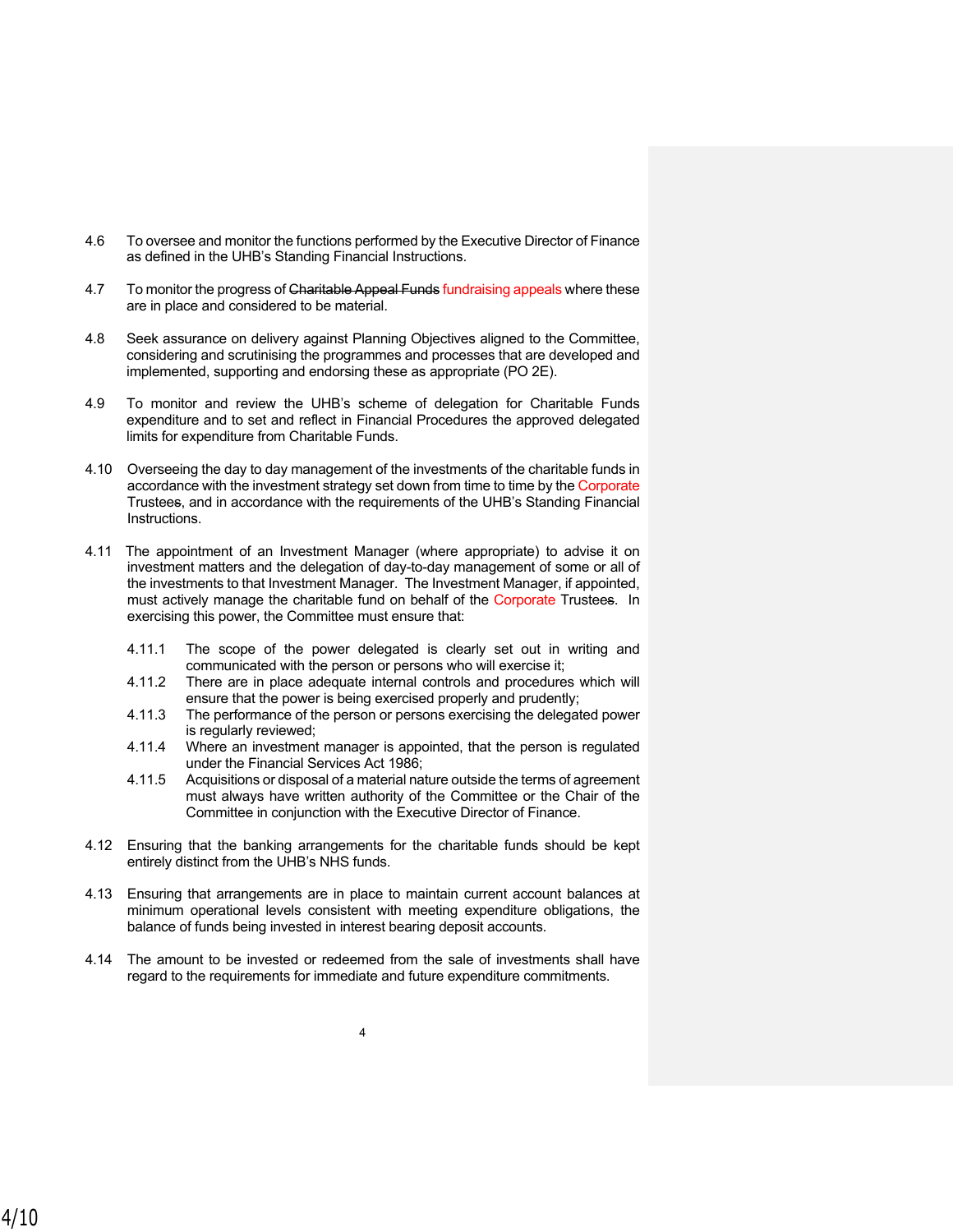- 4.15 The operation of an investment pool when this is considered appropriate to the charity in accordance with charity law and the directions and guidance of the Charity Commission. The Committee shall propose the basis to the UHB Board for applying accrued income to individual funds in line with charity law and Charity Commission guidance.
- 4.16 Obtaining appropriate professional advice to support its investment activities.
- 4.17 Regularly reviewing investments to see if other opportunities or investment services offer a better return.
- 4.18 Reviewing alternative sources of funding to donations and legacies which could provide the Committee with additional leverage and access to additional funds.
- 4.19 By giving reasonable notice, require the attendance of any of the officers or employees and auditors of the Board at any meeting.
- 4.20 The following thresholds are approved in the Charitable Funds Procedure: *"Expenditure less than £10,000 shall only need approval by the nominated fund manager. All expenditure in excess of £10,000 and up to £50,000 will require the approval of the Charitable Funds Sub-Committee. Expenditure in excess of £50,000 will require the approval of the Charitable Funds Committee. Expenditure over £100,000 will require the approval of the Corporate Trustee". .*
- 4.21 In addition, further clarification is provided in the associated guidance to budget holders as follows:

*"Unusual or novel expenditure requests, and expenditure requests resulting in ongoing charitable fund commitment, or revenue resource commitment, will need prior Charitable Funds Committee approval prior to purchase, regardless of value. If this is deemed to be necessary [by senior finance staff], the authorised signatory will be advised."*

- 4.22 It also states that the following expenditure types require Committee approval:
	- *"Research & development expenditure"*
	- *"Pay expenditure"*
	- *"Training including conferences/seminars etc. requiring attendance of participants outside the UK"*

Therefore, Items requiring urgent Chair's Action will generally be expenditure on equipment greater than £50,000 value, or anything that falls under the criteria above. All expenditure requests made via Chair's Actions will be considered on a case by case basis, as an exception rather than the rule. The presumption will be that other than equipment (in excess of £50,000) and smaller research projects (up to £25,000), items can be deferred to the next meeting.

**Commented [NL(DU-HoH3]:** Full stop to be removed

**Commented [NL(DU-HoH4]:** This paragraph to be 4.23 rather than come under 4.22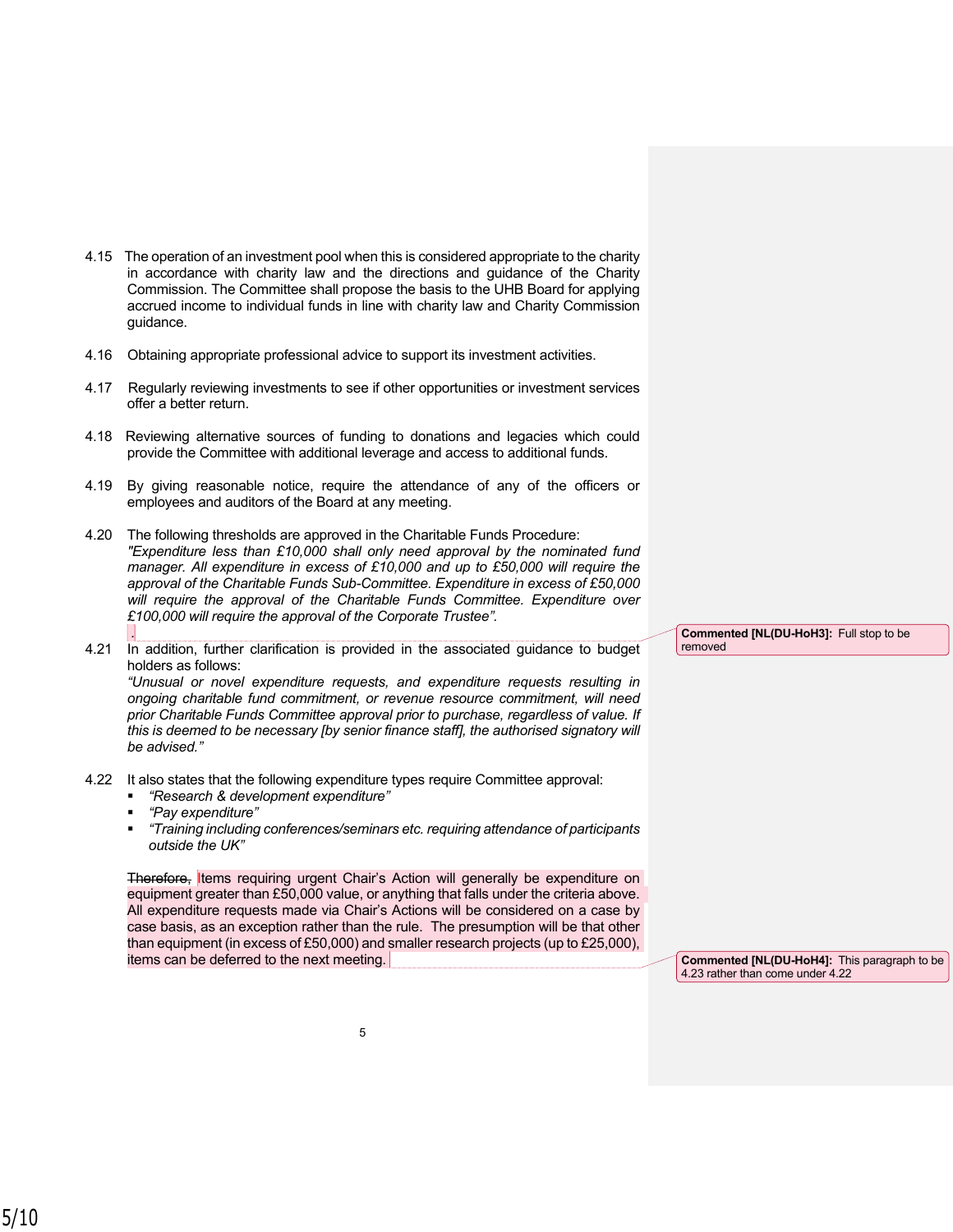### Suggested amendments to 4.21 and 4.22 above:

- A) In addition, the following expenditure types regardless of value require Charitable Funds Committee consideration and approval:
	- **Research & development expenditure.**
	- Pay expenditure.
	- Requests of any nature resulting in ongoing charitable funds commitment.
- B) The following expenditure types also require Charitable Funds Sub-Committee consideration and approval:
	- **■** Unusual or novel expenditure requests under £50,000.
	- **•** Overseas training requests including conferences and seminars requiring the attendance of participants outside of the UK.
	- **.** Higher award and academic studies for which significant benefit to the UHB can be quantified through training and development objectives.
- 4.23 The Chair's decision on which items can be approved outside of the Committee will be final and all items approved outside of the full Committee will be reported to the next Committee meeting for ratification.
- 4.24 The Committee will seek assurance on the management of principal risks within the Board Assurance Framework and Corporate Risk Register allocated to the Committee and provide assurance to the Board that risks are being managed effectively and report any areas of significant concern e.g. where risk tolerance is exceeded, lack of timely action, etc.
- 4.25 Recommend acceptance of risks that cannot be brought within the UHBs risk appetite/tolerance to the Board through the Committee Update Report.

# **5. Membership**

5.1 The membership of the Committee, acting as representatives of the Corporate Trustee, shall comprise of the following:

| <b>Member</b>                                                                           |  |  |
|-----------------------------------------------------------------------------------------|--|--|
| Independent Member (Chair)                                                              |  |  |
| Independent Member (Vice-Chair)                                                         |  |  |
| 3 x Independent Members                                                                 |  |  |
| <b>Chief Executive</b>                                                                  |  |  |
| <b>Executive Director of Finance</b>                                                    |  |  |
| Director of Nursing, Quality and Patient Experience (Lead Director for Hywel Dda Health |  |  |
| Charities)                                                                              |  |  |
|                                                                                         |  |  |

The following should attend Committee meetings:

**In Attendance**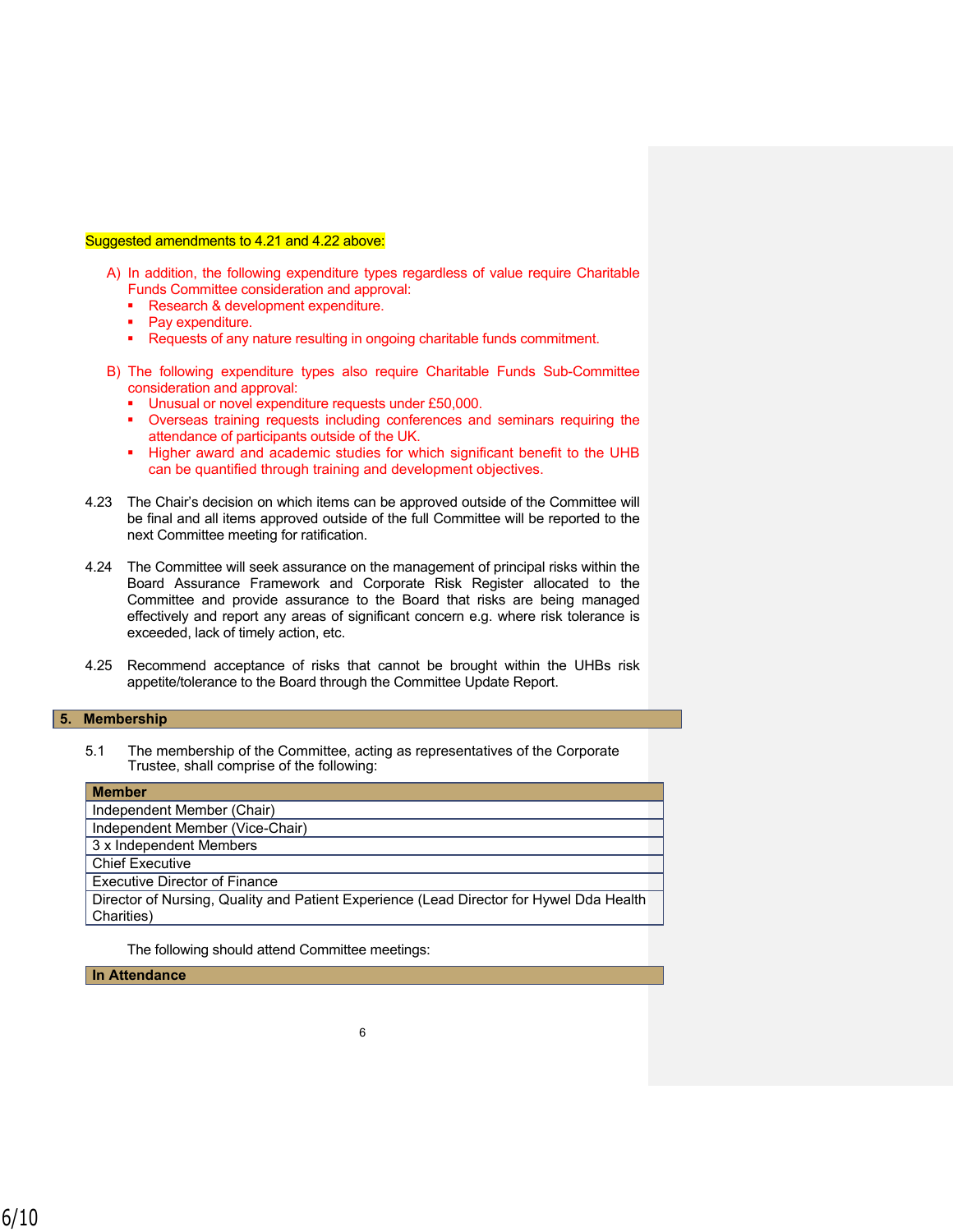Assistant Director of Finance (Financial e-Systems-Planning and Statutory Reporting) Senior Finance Business Partner (Accounting & and Statutory and Reporting) Deputy Director of Operations Chair of the Charitable Funds Sub-Committee Head of Hywel Dda Health Charities Staff Side Representative

- 5.2 A standing invitation is extended for a representative of the Hywel Dda Community Health Council to attend in an observer capacity.
- 5.3 Membership of the Committee will be reviewed on an annual basis.

### **6. Quorum and Attendance**

- 6.1 A quorum shall consist of no less than four of the membership and must include as a minimum the Chair or Vice Chair of the Committee, and one other Independent Member, as well as the Executive Director of Finance and the Lead Director for Hywel Dda Health Charities (or their suitably briefed deputies).
- 6.2 The membership of the Committee shall be determined by the Board of the Corporate Trustee (HDdUHB), based on the recommendation of the UHB Chair, taking into account the balance of skills and expertise necessary to deliver the Committee's remit and subject to any specific requirements or directions made by the Welsh Government.
- 6.3 Any senior officer of the UHB or partner organisation may, where appropriate, be invited to attend, for either all or part of a meeting to assist with discussions on a particular matter.
- 6.4 The Committee may also co-opt additional independent external 'experts' from outside the organisation to provide specialist skills.
- 6.5 The Chair of the UHB reserves the right to attend any of the Committee's meetings as an ex officio member.
- 6.6 Should any officer member be unavailable to attend, they may nominate a deputy with full voting rights to attend in their place, subject to the agreement of the Chair.
- 6.7 The Head of Internal Audit shall have unrestricted and confidential access to the Chair of the Charitable Funds Committee.

7

6.8 The Committee will invite External Audit to attend once a year to provide the Committee with assurance on processes and end of year accounts.

**Commented [NL(DU-HoH5]:** Suggest that this change is made prior to the meeting, as per the agreement at CFC 27<sup>th</sup> September 2021: **CFC(21)45**

Mrs Raynsford informed Members of one recent amendment to the In Attendance section of the membership where reference to the Deputy Director of Operations is to be replaced by reference to the Chair of Charitable Funds Sub-**Committee.**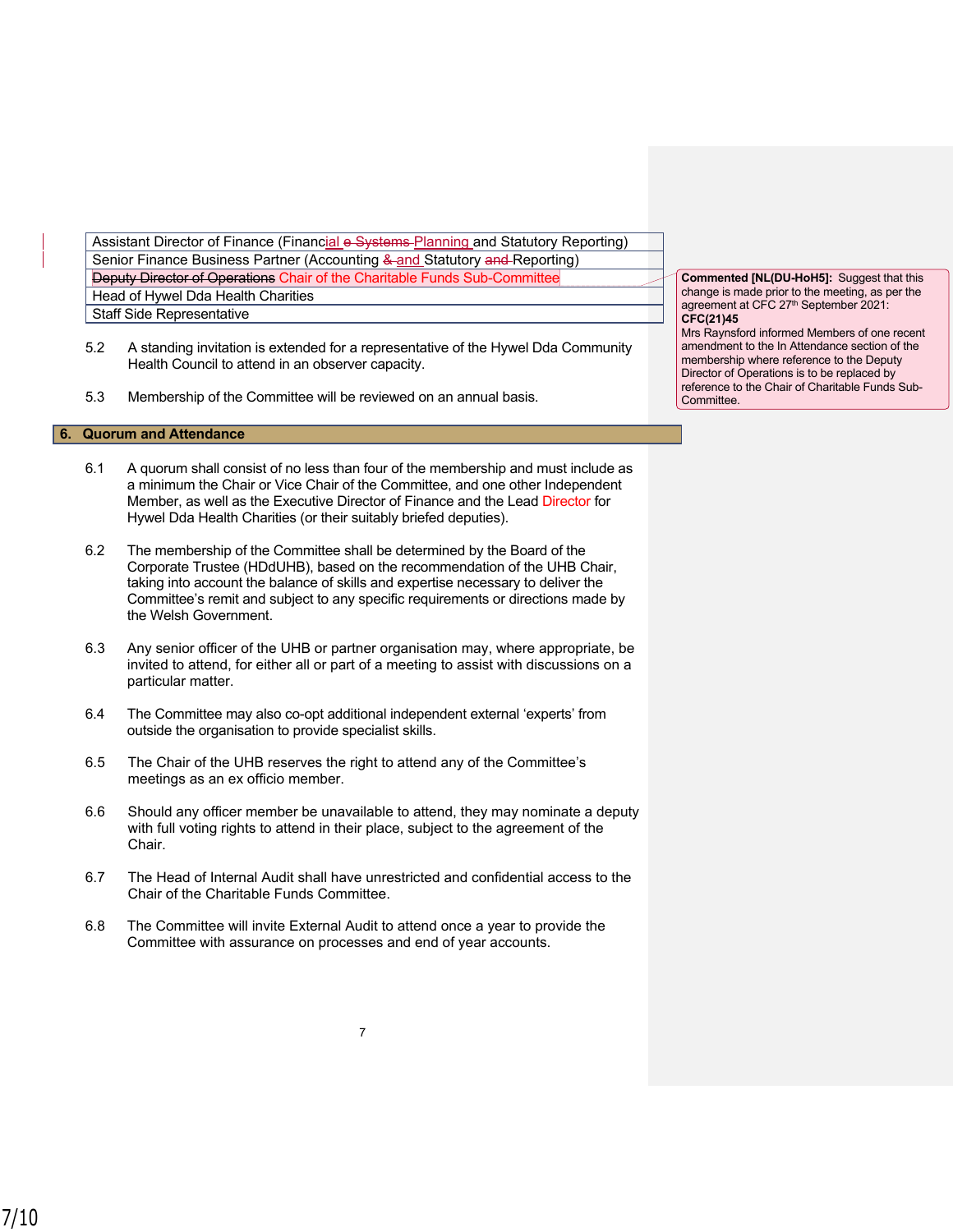- 6.9 The Committee may also extend the membership to include independent members outside of the Board (e.g. a nomination from Stakeholder Reference Group).
- 6.10 The Chair of the Charitable Funds Committee shall have reasonable access to Executive Directors and other relevant senior staff.
- 6.11 The Committee may ask any or all of those who normally attend but who are not members to withdraw to facilitate open and frank discussion of particular matters.

#### **7. Delegated Powers and Duties of the Director of Finance**

- 7.1 The Director of Finance has prime financial responsibility for the UHB's Charitable Funds as defined in the UHB's Standing Financial Instructions. The specific powers, duties and responsibilities delegated to the Director of Finance are:
	- 7.1.1 Administration of all existing charitable funds.
	- 7.1.2 To identify any new charity that may be created (of which the UHB is Corporate Ttrustee) and to deal with any legal steps that may be required to formalise the trusts of any such charity.
	- 7.1.3 To provide guidelines with respect to donations, legacies and bequests, fundraising and trading income.
	- 7.1.4 Responsibility for the management of investment of funds held on trust.
	- 7.1.5 To ensure appropriate banking services are available to the UHB.
	- 7.1.6 To prepare reports to the UHB Board including the Annual Report and Accounts.

## **8. Agenda and Papers**

- 8.1 The Committee Secretary is to hold an agenda setting meeting with the Chair and/or Vice-Chair, the Lead Director for Hywel Dda Health Charities and the Executive Director of Finance (or their nominated deputies) at least **six** weeks before the meeting date.
- 8.2 The agenda will be based around the Committee work plan, identified risks, matters arising from previous meeting, issues emerging throughout the year, and requests from Committee members. Following approval, the agenda and timetable for request of papers will be circulated to all Committee members.
- 8.3 All papers must be approved by the Lead/relevant Director.
- 8.4 The agenda and papers for meetings will be distributed **seven** days in advance of the meeting, electronically.
- 8.5 The minutes and action log will be circulated to members within **ten** days following a meeting to check their accuracy.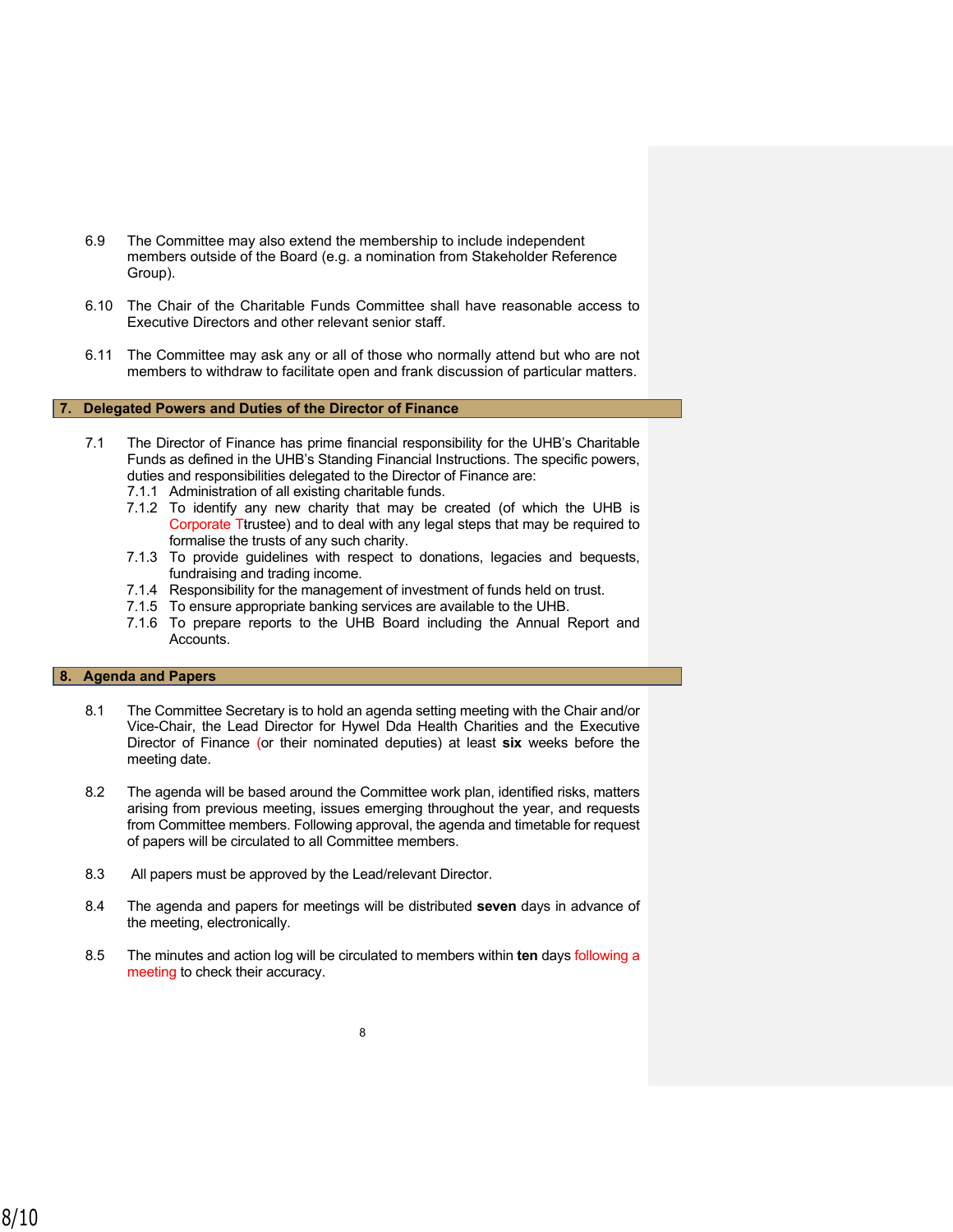8.6 Members must forward amendments to the Committee Secretary within the next **seven** days. The Committee Secretary will then forward the final version to the Committee Chair for approval.

# **9. In Committee**

9.1 The Committee can operate with an In Committee function to receive updates on the management of sensitive and/or confidential information.

## **10. Frequency of Meetings**

- 10.1 The Committee will meet no less than quarterly and shall agree an annual schedule of meetings. Additional meetings will be arranged as determined by the Chair of the Committee, in discussion with the Lead Director.
- 10.2 The Chair of the Committee, in discussion with the Committee Secretary, shall determine the time and the place of meetings of the Committee and procedures of such meetings.

# **11. Accountability, Responsibility and Authority**

- 11.1 Although, as set out within these terms of reference, the Board has delegated authority to the Committee for the exercise of certain functions, it retains overall responsibility and accountability for ensuring the quality and safety of healthcare for its citizens, through the effective governance of the organisation.
- 11.2 The Committee is directly accountable to the Board for its performance in exercising the functions set out in these terms of reference.
- 11.3 The Committee shall embed the UHB's vision, corporate standards, priorities and requirements, e.g. equality and human rights, through the conduct of its business.
- 11.4 The requirements for the conduct of business as set out in the UHB's Standing Orders are equally applicable to the operation of the Committee.

#### **12. Reporting**

- 12.1 The Committee Chair shall agree arrangements with the UHB's Chair to report to the Board in their capacity as Corporate Trustees. This may include, where appropriate, a separate meeting with the Board.
- 12.3 The Committee, through its Chair and members, shall work closely with the Board's other Committees, including joint/sub-committees and groups, to provide advice and assurance to the UHB through the:
	- 12.3.1 joint planning and co-ordination of Board and Committee business;